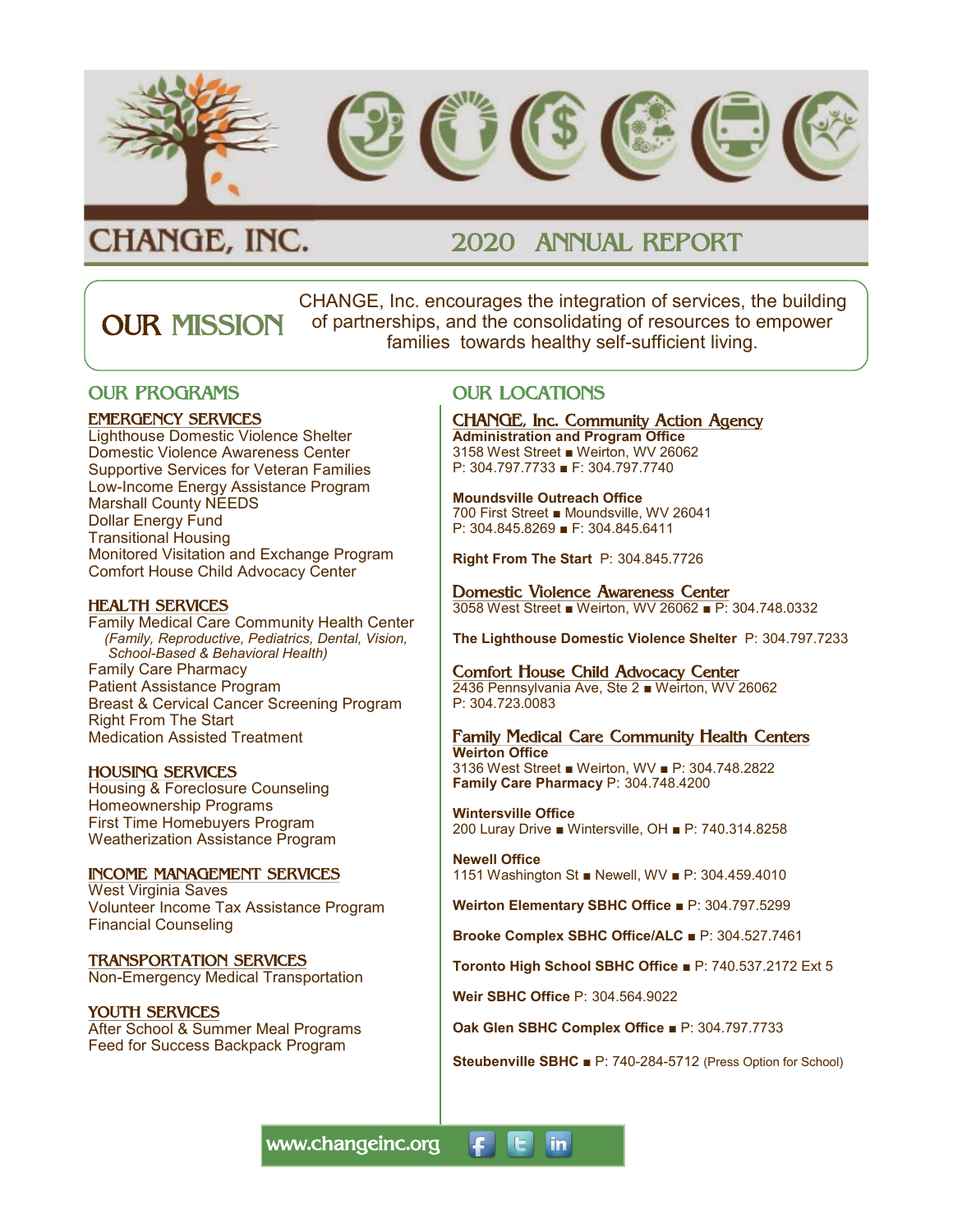| 26,761<br><b>Customers Served</b> | 161,827<br><b>Services Provided</b> | <b>Full Time Jobs Created</b>                                                                                                                                                                                                                                                                                                                                              | <b>Partnerships Utilized</b> |
|-----------------------------------|-------------------------------------|----------------------------------------------------------------------------------------------------------------------------------------------------------------------------------------------------------------------------------------------------------------------------------------------------------------------------------------------------------------------------|------------------------------|
|                                   |                                     | <b>15,367</b> individuals 15% below the 200% Federal Poverty Level,<br>gained access to affordable healthcare through 44,653 family,<br>reproductive, pediatrics, dental, behavioral, and vision encounters<br>at Family Medical Care Community Health Center<br>950 patients received affordable behavioral health care<br>2,669 patients received affordable dental care |                              |

| <b>REPORT OF</b><br><b>HEALTH</b><br><b>PROGRAMS</b>    | at Family Medical Care Community Health Center<br>950 patients received affordable behavioral health care<br>$\bullet$<br>2,669 patients received affordable dental care<br>$\bullet$<br>637 patients received affordable vision care<br>3,095 patients received school-based health care<br>$\bullet$<br>2,276 patients received 52,645 free or low-cost prescriptions<br>$\bullet$<br>through Family Care Pharmacy.<br>36 families participated in the Right From The Start Program,<br>$\bullet$<br>which provides education and referrals for pregnant women<br>Patients received 43,661 low-cost prescriptions through 25<br>contract pharmacies for a savings of \$1,933,950                                                                                                     |
|---------------------------------------------------------|----------------------------------------------------------------------------------------------------------------------------------------------------------------------------------------------------------------------------------------------------------------------------------------------------------------------------------------------------------------------------------------------------------------------------------------------------------------------------------------------------------------------------------------------------------------------------------------------------------------------------------------------------------------------------------------------------------------------------------------------------------------------------------------|
| <b>REPORT OF</b><br><b>EMERGENCY</b><br><b>PROGRAMS</b> | 228 families received assistance to reduce an emergency need<br>and/or avoid utility termination<br>39 domestic violence victims received protection from violence<br>for a total of 1,791 nights<br>262 domestic violence victims received Advocacy Services, such<br>as case management, filing petitions, legal, financial, crisis<br>assistance and safety planning to protect them from abusive<br>situations<br>36 families improved family functioning through access and<br>$\bullet$<br>visitation services<br>253 children received Medical and Mental Health Care and/or<br>Advocacy services, such as case management, legal and crisis<br>assistance to assist in removing them from abusive situations<br>19 veterans received supportive services to avoid homelessness |
| <b>REPORT OF</b><br>YOUTH<br><b>PROGRAMS</b>            | 550 youth up to 18 years of age maintained and/or improved<br>their health through receipt of 1,682 free nutritious meals<br>through the Summer Food Service Program, After School Meal<br>Program and Out of School Time Childcare Program                                                                                                                                                                                                                                                                                                                                                                                                                                                                                                                                            |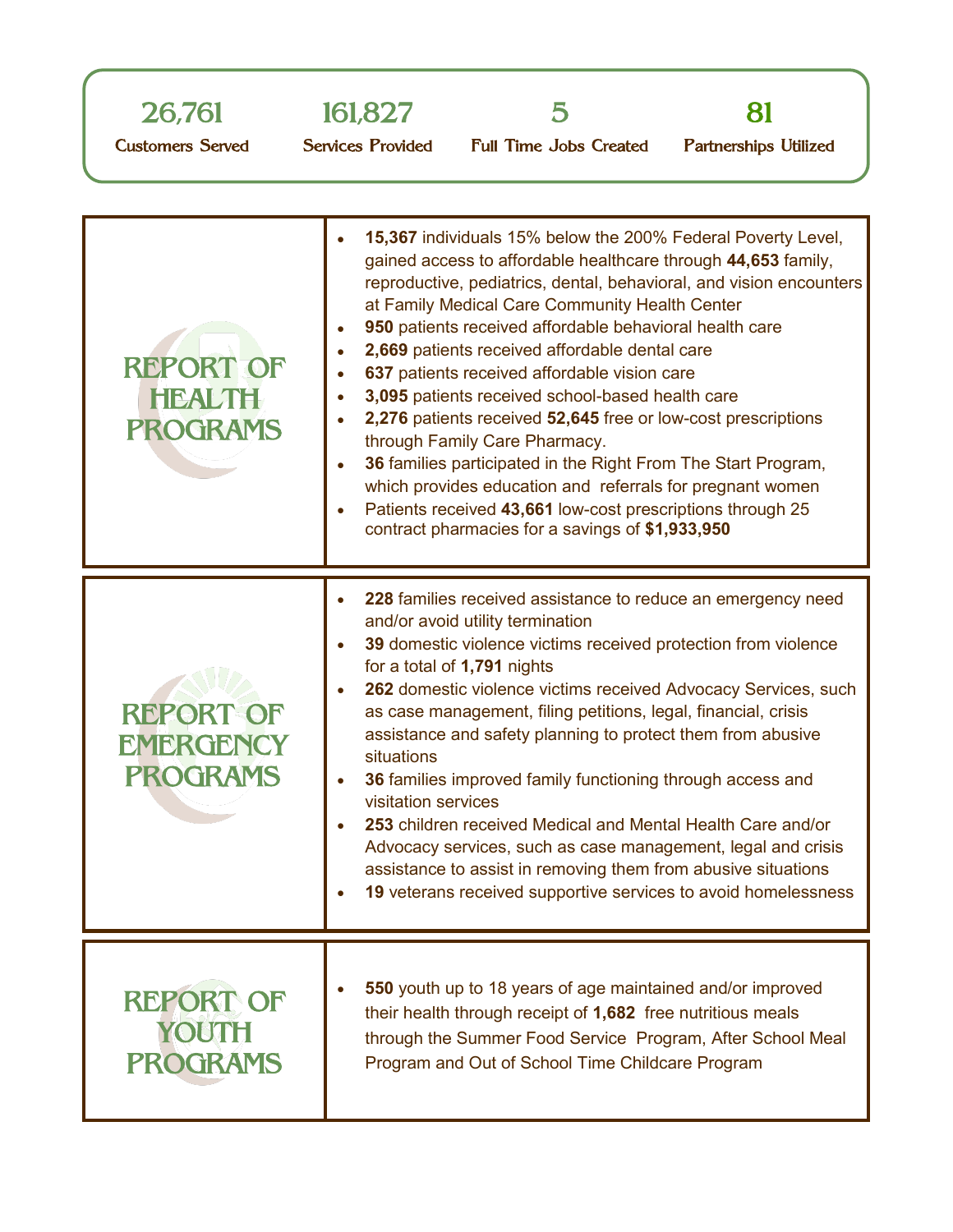| <b>REPORT OF</b><br><b>INCOME</b><br>MANAGEMENT<br><b>SERVICES</b>                                                                                                                                                                                                                                                                                                                                                                                                                                                                                                                                                                                                                                                                                                                                                                                                                                                                                                                                                                                                                                                                                                                                                                                                                                                                                                                                                                      | 2,278 families received free tax assistance and filling from three<br>Volunteer Income Tax Assistance (VITA) sites<br>5 individuals received financial counseling to improve their<br>financial well-being<br>38 individuals enrolled in financial management programs and/or<br>financial counseling used their savings to purchase an asset                                                                                                                                                                                                                                                                                                                                                                                        |  |  |  |
|-----------------------------------------------------------------------------------------------------------------------------------------------------------------------------------------------------------------------------------------------------------------------------------------------------------------------------------------------------------------------------------------------------------------------------------------------------------------------------------------------------------------------------------------------------------------------------------------------------------------------------------------------------------------------------------------------------------------------------------------------------------------------------------------------------------------------------------------------------------------------------------------------------------------------------------------------------------------------------------------------------------------------------------------------------------------------------------------------------------------------------------------------------------------------------------------------------------------------------------------------------------------------------------------------------------------------------------------------------------------------------------------------------------------------------------------|--------------------------------------------------------------------------------------------------------------------------------------------------------------------------------------------------------------------------------------------------------------------------------------------------------------------------------------------------------------------------------------------------------------------------------------------------------------------------------------------------------------------------------------------------------------------------------------------------------------------------------------------------------------------------------------------------------------------------------------|--|--|--|
| <b>REPORT OF</b><br>HOUSING<br><b>PROGRAMS</b>                                                                                                                                                                                                                                                                                                                                                                                                                                                                                                                                                                                                                                                                                                                                                                                                                                                                                                                                                                                                                                                                                                                                                                                                                                                                                                                                                                                          | 84 individuals received Home Buyer Counseling to assist in<br>purchasing a home<br>31 families purchased a home through assistance from CHANGE,<br>$\bullet$<br>Inc.'s Housing Programs<br>5 families secured up to \$10,000 in down payment and closing<br>cost assistance through the First Time Home Buyer Program to<br>purchase their first home<br>25 households received weatherization services to increase<br>energy efficiency and have safety and energy issues ameliorated<br>59 households received energy audits to improve energy<br>efficiency and/or reduce energy burdens in their homes<br>34 households received energy efficiency improvements<br>32 domestic violence victim obtained safe, affordable housing |  |  |  |
| 501 riders received 2,804 rides to maintain employment<br><b>REPORT OF</b><br>and/or access community services<br>TRANSPORTATION<br>4,351 rides were provided for non-emergency medical<br><b>PROGRAMS</b><br>transportation                                                                                                                                                                                                                                                                                                                                                                                                                                                                                                                                                                                                                                                                                                                                                                                                                                                                                                                                                                                                                                                                                                                                                                                                            |                                                                                                                                                                                                                                                                                                                                                                                                                                                                                                                                                                                                                                                                                                                                      |  |  |  |
| Columbiana County Jobs and Family Svcs<br>Family Medical Care (FMC) is a<br><b>Community Services Block Grant</b><br>Health Center Program grantee under<br><b>Consumer Federation of America</b><br>42 U.S.C. 254b, and a deemed Public<br>Community Foundation of the Ohio Valley<br>Health Service (PHS) employee under<br><b>Delta Dental Foundation</b><br>42 U.S.C. 233 (g)-(n). FMC receives<br><b>Department of Energy</b><br><b>HHS funding and has Federal PHS</b><br>Department of Health & Human Resources<br>deemed status with respect to certain<br>Department of Health & Human Services<br>health or health-related claims,<br><b>OUR</b><br>including medical malpractice claims,<br>Dept of Housing & Urban Development<br>for itself and its covered individuals.<br><b>Department of Justice</b><br><b>FUNDERS</b><br><b>FMC</b> is financed with Federal dollars<br><b>Department of Veterans Affairs</b><br>from the Department of Health &<br><b>River Valley Health Foundation</b><br>Human Resources (HRSA), State<br><b>Serra Foundation</b><br>dollars, and nongovernmental<br>Sister of St. Joseph Foundation<br>sources, and is being presented with<br><b>US Department of Agriculture</b><br>financial assistance as a grant from<br><b>Wes Banco Bank Community</b><br>the WV Department of Health &<br><b>Development Corporation</b><br>Human Resources.<br><b>WV Office of Economic Opportunity</b> |                                                                                                                                                                                                                                                                                                                                                                                                                                                                                                                                                                                                                                                                                                                                      |  |  |  |